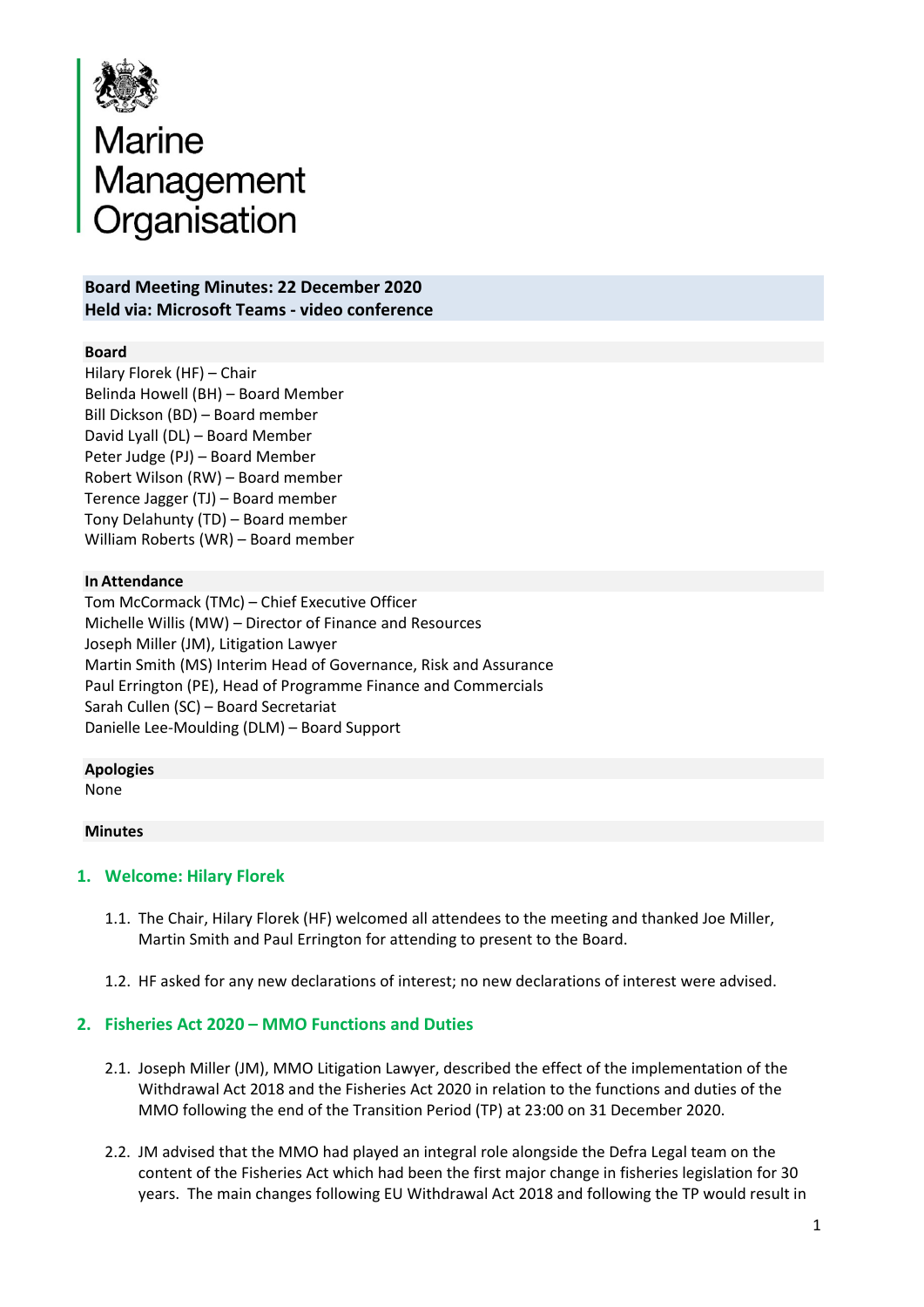EU legislation becoming UK law. JM advised that the majority of the new legislation was not new to the MMO.

- 2.3. JM noted that the legislation would result in 499 marine and fisheries environmental legislation becoming UK law, and of these, 439 were functions which the MMO had previously been responsible.
- 2.4. JM advised that The Fisheries Act 2020 had received Royal Assent on 23 November 2020 and would result in some initial changes as well as consolidating existing powers for the UK - such as the authority to license vessels in UK waters. Foreign vessels would now be required to obtain individual licenses to fish in UK waters. This work would be conducted through the Single Issuing Authority (SIA) for the whole of the UK. Agreements had already been made with Norway and Faro, though EU negotiations were still underway. In preparation for the conclusion of the negotiations, draft licenses had been prepared and were ready to be issued if an agreement is reached and would be ready to be issued on 31 December.
- 2.5. MS noted that this also required governance changes to the Framework Document (section 3 and annex 1), and which was being led by Michelle Willis (MW) and colleagues in Defra. The Financial and Non-Financial Schemes of Delegation (SoD) also required revision: Financial SoD to include reference to NERC (Natural Environment and Rural Communities Act 2006 ) as a basis to provide financial assistance to the seafood sector (pending the affirmative SI being laid) and the Non-Financial SoD to reflect the new MMO functions under the Fisheries Act for the SIA, to cover FaSS and the EU Withdrawal Act and note the cross-UK impacts of Catch Certificates. MS asked for Board support for the changes to the Framework Document and the Financial and Non-Financial Scheme of Delegations.
- 2.6. HF referred the Board to the original requests as noted below and the Board were happy to approve:
	- 2.6.1.Note the changed legislative landscape that flows from exiting the EU and the end of the transition period;
	- 2.6.2.Note that the MMO CEO will sign agency agreements/ MOU with three DAs to undertake foreign vessel and UK external waters licensing functions on their behalf (Single Issuing Authority) and to operate the FES, facilitate user support through the call centre and assist with out of office hours decision making (unblocking of catch certs);
	- 2.6.3.Note and agree to the functions that flow from the establishment of the Fisheries and Seafood Scheme (FaSS) as the delivery body for Marine and Fisheries grant funding to replace the existing functions relating to European Maritime and Fisheries Fund (EMFF) and Maritime and Fisheries Fund (MFF);
	- 2.6.4.To note the proposed changes to the Framework Agreement (subject to agreement with Defra Marine and Fisheries Policy), to approve the changes to the scheme of delegation (draft attached at slide 22 with proposed changes) and to authorise MMO CEO to sign the updated s.14 MCAA 2009 agreement with Defra; and
	- 2.6.5.To note that there are potential policy functions coming our way in 2021 and beyond as a result of the Fisheries Act 2020, specifically the enhanced quota allocation functions (2022 or beyond) and the discard prevention scheme (Q2 2021).

# **3. Budgets 2021/22 – MMO Priorities and Allocations**